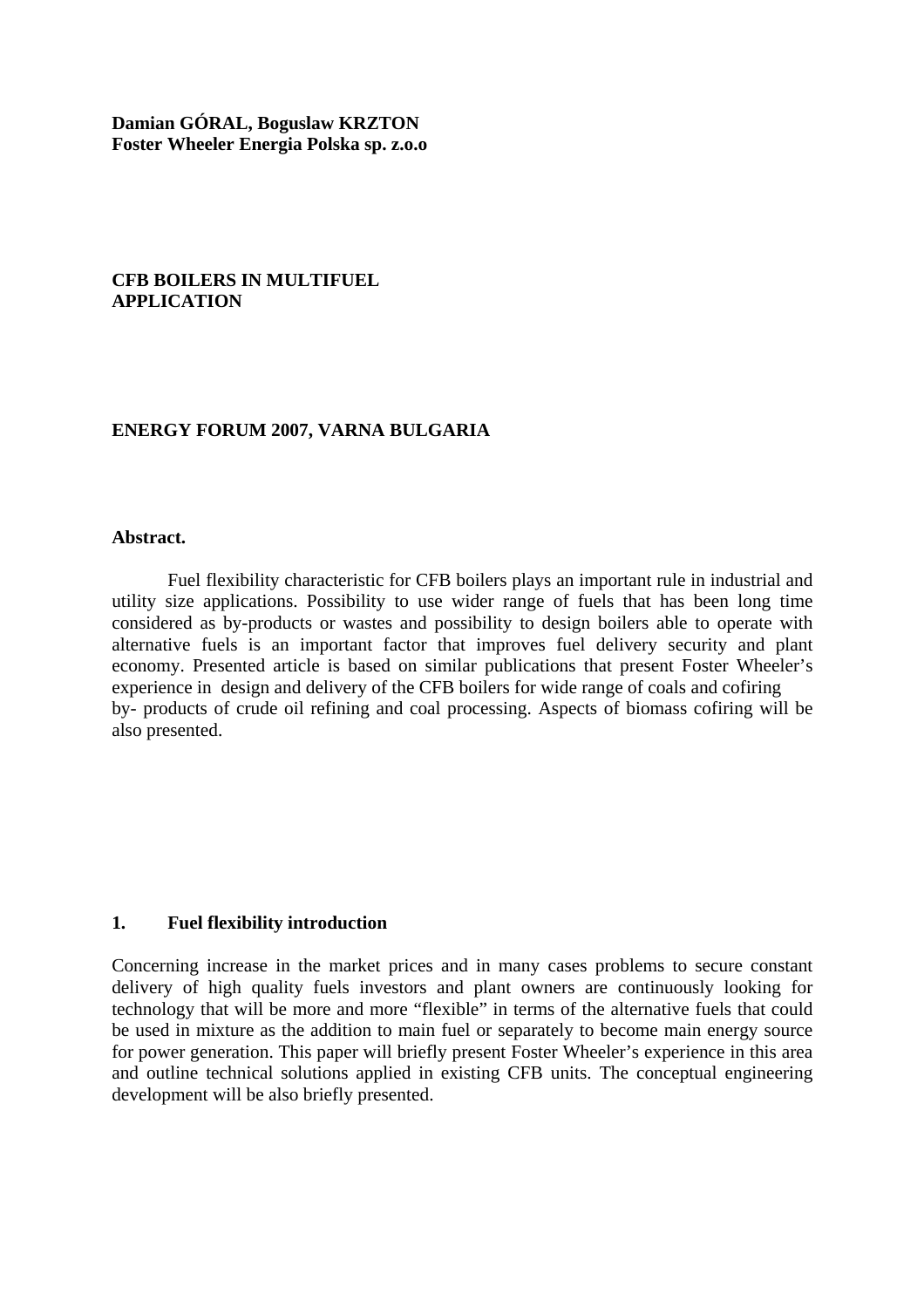

*Figure 1 : Fuels available for CFB*

## **2. Aspects of biomass cofiring**

Biomass co-firing is one of the most popular requirements that are given in front of the boiler suppliers. Typically it relates to combustion in one boiler of main fossil fuel (e.g hard coal) together with biomass, which contributes in the mixture, is various percentages. Naturally biomass can be used alone as main source of energy but factors like its availability and transportation costs play an important rule in plant's economy. That is seriously limiting feasibility of large-scale power plants operation. Cofiring biomass with the main fuel replaces fossil fuel with a renewable fuel and cuts  $CO<sub>2</sub>$  emissions. In addition, cofiring typically reduces  $SO_x$  and  $NO_x$  emissions. Cofiring of biomass in a boiler with high steam parameters will also give higher power generation efficiency compared to smaller units employing moderate steam cycles.

When biomass is fired in a large unit with high steam parameters, special attention has to be paid to ash properties with regard to slagging and corrosion. The low ash melting characteristics and often elevated chlorine levels typical for biofuels have to be considered in boiler design. These problems can be solved by cofiring biomass with fossil fuels, such as peat, coal, or lignite with significantly "safer" ash properties. The appropriate level of biomass to achieve acceptable boiler availability and maintenance costs has to be determined case by case. The amount of slagging and corrosion depends on the properties of both the biomass and the coal used, as well as boiler design in the case of retrofitting an existing boiler for biomass cofiring.

Two options are available for cofiring: direct co-combustion of biomass and coal in a CFB furnace, or gasification of biomass in a CFB gasifier and combustion of the resulting product gas in a pulverized coal furnace. This paper however will concentrate on direct combustion. Foster Wheeler's experience in CFB based gasification process that is also an energy efficient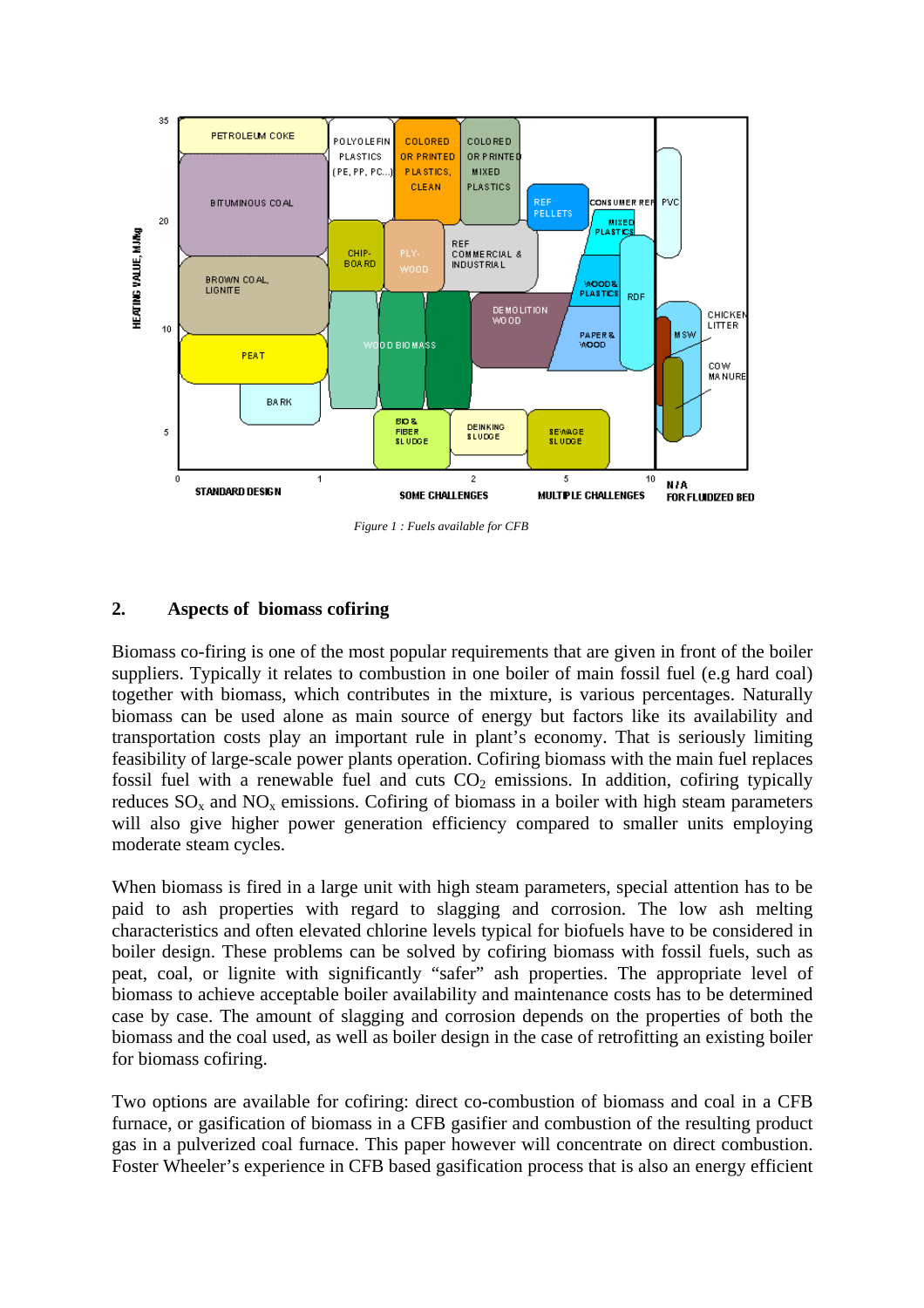method of biomass utilization will not be described however should be considered as an attractive alternative depending from project specific requirements.

What makes biomass an attractive opportunity for all energy producers from small scale industries up to large scale utility plants?

First of all biomass is a clean, renewable energy source. Emissions from biomass are lower than for fossil fuels. Replacing fossil fuels with biomass can result in a considerable reduction in net carbon dioxide emissions, which contribute to the greenhouse effect. It is important to realize that biomass cofiring in with compliance with planned CO2 emission trading policy that will directly lead to pro environmental actions from power producers.

From the other hand biomass is also an indigenous resource, which is not subject to world price fluctuations or the supply uncertainties of imported fuels. Some countries have favorable conditions for growing biomass and a large potential for increasing power generating capacity based on biomass. Wood and other types of biomass are used as fuels basically because they are cheaper than other fuels and are locally available. A lot of biomass is available as by-products from other activities, such as pulping, sawmilling, plywood, chipboard production and agricultural production Wood is the most commonly used biomass in energy production. Wood fuel can be produced from forest residue, recycled demolition wood, or energy wood plantations. The most commonly used wood for power production comes from the forest products industry, such as pulping, sawmilling, and plywood and chipboard production. In these cases, wood fuel consists of bark, offcuts, branches, and stumps.

Agricultural residues,are the other main source of agricultural biomass fuels. In some countries these materials are important in the domestic sector, but can also provide an important fuel for industrial energy production.

As a fuel, biomass is of lower quality than fossil fuels, such as coal and oil. Biomass has a typically high moisture content, which results in high gas volume during combustion. As a result, boilers need to be larger, and will operate at lower efficiency than those designed for coal. This has an effect on investment and operating costs, and has to taken into account in fuel pricing.

Biomass contains alkalis such as sodium and potassium, which lower the softening and fusion temperature of the ash produced in combustion. Lower ash fusion temperature results in the slagging and fouling of heating surfaces. Alkali levels vary in different types of biomass; as a rule of thumb, alkali levels are higher in the case of young and fast-growing biomass. The effect of alkalis on boiler design and operation has to be evaluated case by case. Boilers can be designed to accept low ash fusion temperatures, but this typically calls for a somewhat larger investment than would be needed otherwise. When it is possible to cofire biomass with coal, the high content of inert ash in coal dilutes the harmful components of biomass ash , thereby reducing or stopping slagging and fouling.

Biomass may also contain chlorine, which, together with alkalis, can induce corrosion in superheater tubes if high steam temperatures are used. All biomass is not problematic in respect of chlorine and superheater corrosion, however, and each case should be studied for chlorine corrosion potential. Again, cofiring coal and biomass will help here. As biomass ash is diluted with the larger mass of coal ash, the ash fusion temperature increases, and the slag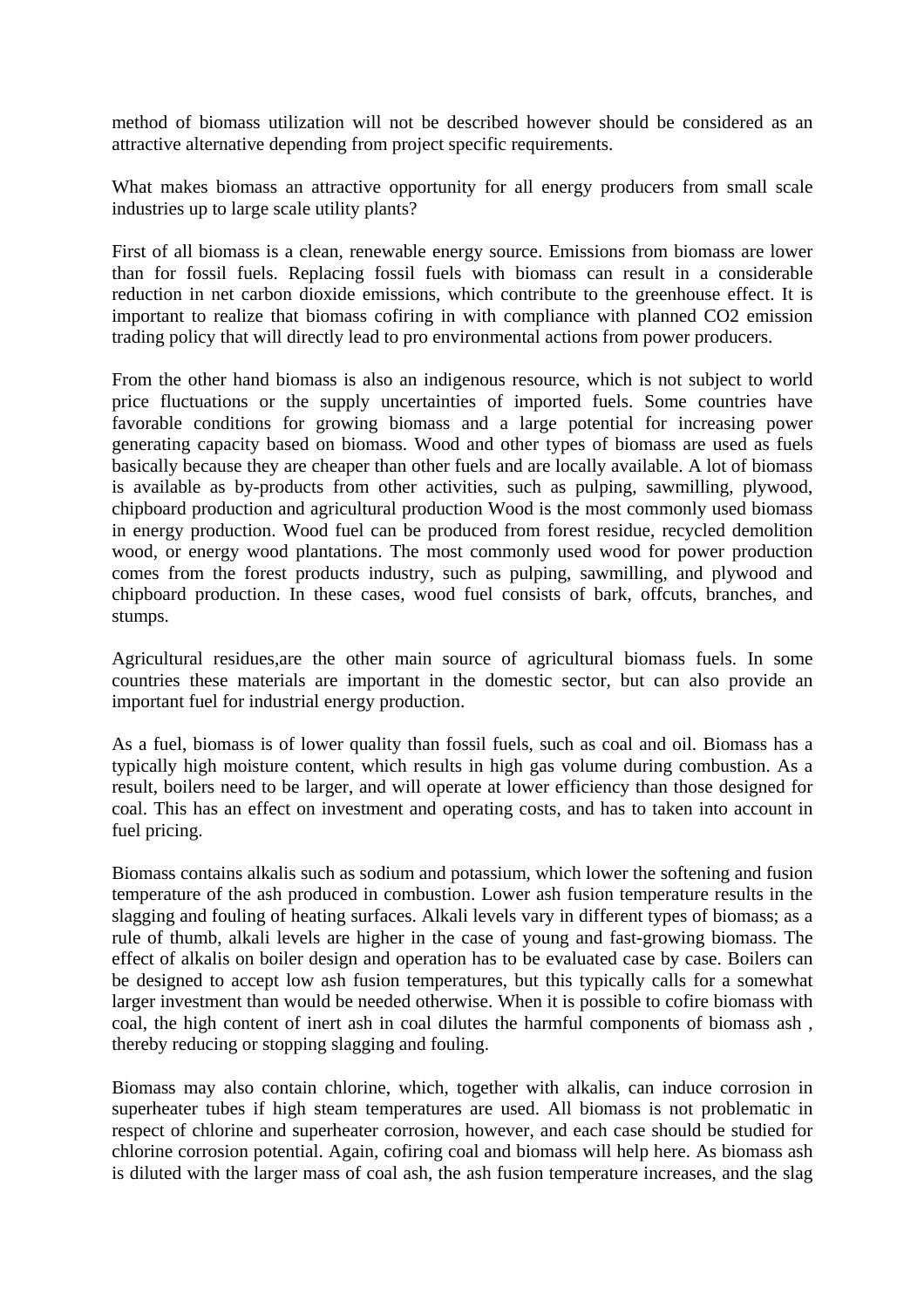becomes less aggressive, reducing high-temperature chlorine corrosion. Foster Wheeler's solution to high-temperature corrosion is based on its Intrex™ superheater located in the solids return flow from the solids separator. Chlorine content is much lower here than in the flue gas heat recovery area, and corrosion rates are significantly lower as a result.



*Figure 2 : INTREX type heat exchanger is a standard design when high temperature corrosion is considered (e.g biomass fired boilers)*

## **3. Experiences with Co-combustion of Biomass and Coal**

Foster Wheeler is the leading supplier of CFB technology and has a number of references for coal and biomass combustion. In Thailand, for example, Foster Wheeler has supplied seven CFB boilers that burn both domestic and imported coals and simultaneously cofire biomass. The first CFB unit in Thailand started up in 1993 and has successfully burnt local lignite together with bagasse pith and sludge from a local paper mill

*.Table 1: References of the Foster Wheelel CFB's co-firing biomass*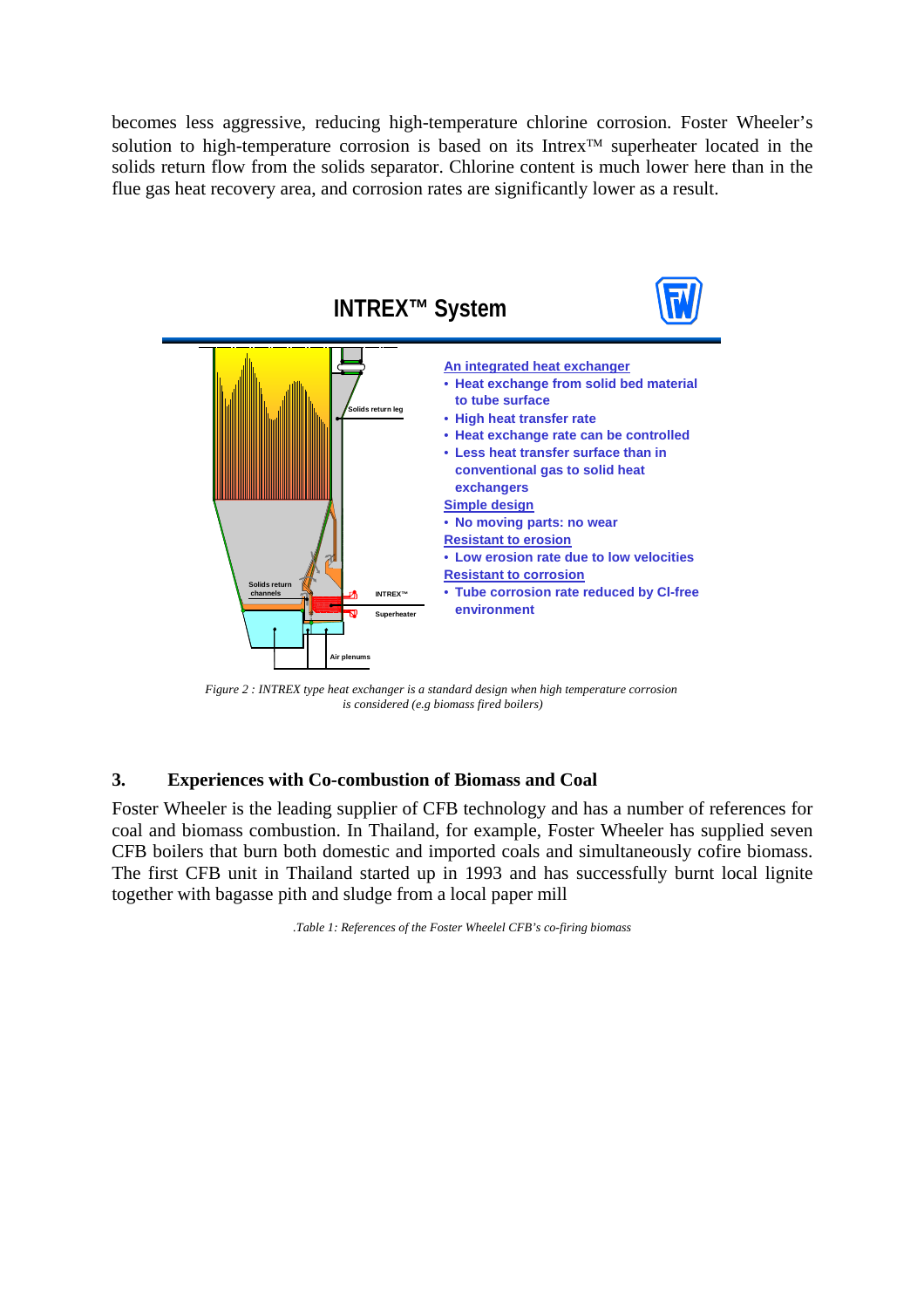| <b>Delivery</b><br>vear | Customer/Site                                                     | Units MWe | No. of Capacity Capacity | <b>MWt</b> | Fuels                                          |
|-------------------------|-------------------------------------------------------------------|-----------|--------------------------|------------|------------------------------------------------|
| 1981                    | Länsi-Suomen Käynnissäpito Oy<br>Kauttua, Finland                 | 1         | 20                       | 65         | Peat, wood, coal                               |
| 1983                    | Patria Papier & Zellstoff Ag<br>Frantschach, Austria              | 1         | 15                       | 55         | Brown coal, bark                               |
| 1985                    | Jämtkraft AB<br>Ostersund, Sweden                                 | 1         | 0                        | 25         | Wood chips, peat, coal                         |
| 1985                    | Stora Fors AB<br>Fors, Sweden                                     | 1         | 15                       | 56         | wood residue, peat, coal                       |
| 1985                    | Metsä-Sellu Oy<br>Äänekoski, Finland                              | 1         | 25                       | 76         | Peat, wood residue, coal                       |
| 1987                    | Lenzing AG<br>Lenzing, Austria                                    | 1         | 25                       | 94         | Brown coal, sludge, bark                       |
| 1988                    | <b>Black River Partners</b><br>Fort Drum, New York State, U.S.A.  | 3         | 18                       | 56         | Coal, anthracite, wood                         |
| 1989                    | P.H. Glatfeller Co.<br>Spring Grove, Pennsylvania, U.S.A.         | 1         | 40                       | 132        | Coal, wood                                     |
| 1989                    | Kainuun Voima Oy<br>Kajaani, Finland                              | 1         | 95                       | 240        | Peat, wood residue, coal,<br>sludge            |
| 1989                    | Caledonian Paper plc<br>Irvine, Scotland, United Kingdom.         | 1         | 15                       | 43.        | Coal, bark                                     |
| 1990                    | Rumford Cogeneration Co.<br>Boise Cascade, Rumford, Maine, U.S.A. | 2         | 45                       | 130        | Coal, wood                                     |
| 1990                    | Vaskiluodon Voima Oy<br>Seinäjoki, Finland                        | 1         | 125                      | 299        | Peat, coal                                     |
| 1990                    | Enso Oy<br>Varkaus, Finland                                       | 1         | 50.                      | 150        | Bark, wood residue, coal                       |
| 1990                    | Solvay Österreich GmbH<br>Ebensee, Austria                        | 1         | 10                       | 38         | Coal, wood residue                             |
| 1992                    | Midtkraft Power Company<br>Grenå, Denmark                         | 1         | 24                       | 77.5       | Straw, coal                                    |
| 1992                    | Karlstads Kommun Tekniska Verken<br>Karlstad, Sweden              | 1         | 25                       | 90         | Wood residue, coal                             |
| 1994                    | Fortum Engineering<br>Kokkola, Finland                            | 1         | 30                       | 97,5       | Peat, coal                                     |
| 1996                    | Thai Kraft Paper Industry Co., Ltd.<br>Wangsala, Thailand         | 1         | 50                       | 140        | Lignite, sludge, bark                          |
| 1997                    | Indah Kiat Pulp & Paper Corporation<br>Perawang, Indonesia        | 2         | 50                       | 171        | Coal, bark, wood, sludge                       |
| 1997                    | Sonoco Products Co.<br>Hartsville, South Carolina, U.S.A.         | 1         | 12.5                     | 37,4       | Coal, bark, waste paper plastic,<br>stoker ash |
| 1997                    | P.T. Riau Andalan Pulp & Paper Corp.<br>Kerinci, Indonesia        | 1         | 110                      | 314        | Coal, bark                                     |
| 1998                    | National Power Supply Co. Ltd<br>Tha Toom, Thailand               | 2         | 150                      | 370        | Anthracite, rice husk, bark                    |
| 1998                    | Mysore Paper<br>Bhadravathi, India                                | 1         | 20                       | 71         | Lignite, bagasse pith, sludge                  |
| 1998                    | Frantschach Energo A/S<br>Steti, Czech Rebuplic                   | 1         | 50                       | 176        | Brown coal, bark, sludge                       |
| 2001                    | Lycksele Energia AB<br>Lycksele, Sweden                           | 1.        | 15,5                     | 46,5       | Wood residues, peat, bark,<br>coal             |
| 2001                    | Västerås Energi AB<br>Vesterås, Sweden                            | 1         | 58,7                     | 157        | Wood resisdues, peat, coal                     |
| 2005                    | Stora Enso Kvarnsveden<br>Borlänge, Sweden                        | 1.        | 36                       | 130        | Bark, sediment sludge,<br>biosludge, coal      |

The boilers are of Foster Wheeler's second-generation design. The main difference between this and earlier designs is that the round cyclone of the traditional CFB boiler has been replaced by a solid separator, which is integrated with the furnace.

The separator is joined to the furnace without expansion joints. The solids separator and the solids return channels are fabricated using cooled, straight membrane panel walls. Thick, insulating refractory is not required in the design, only thin refractory for protection against wear. The main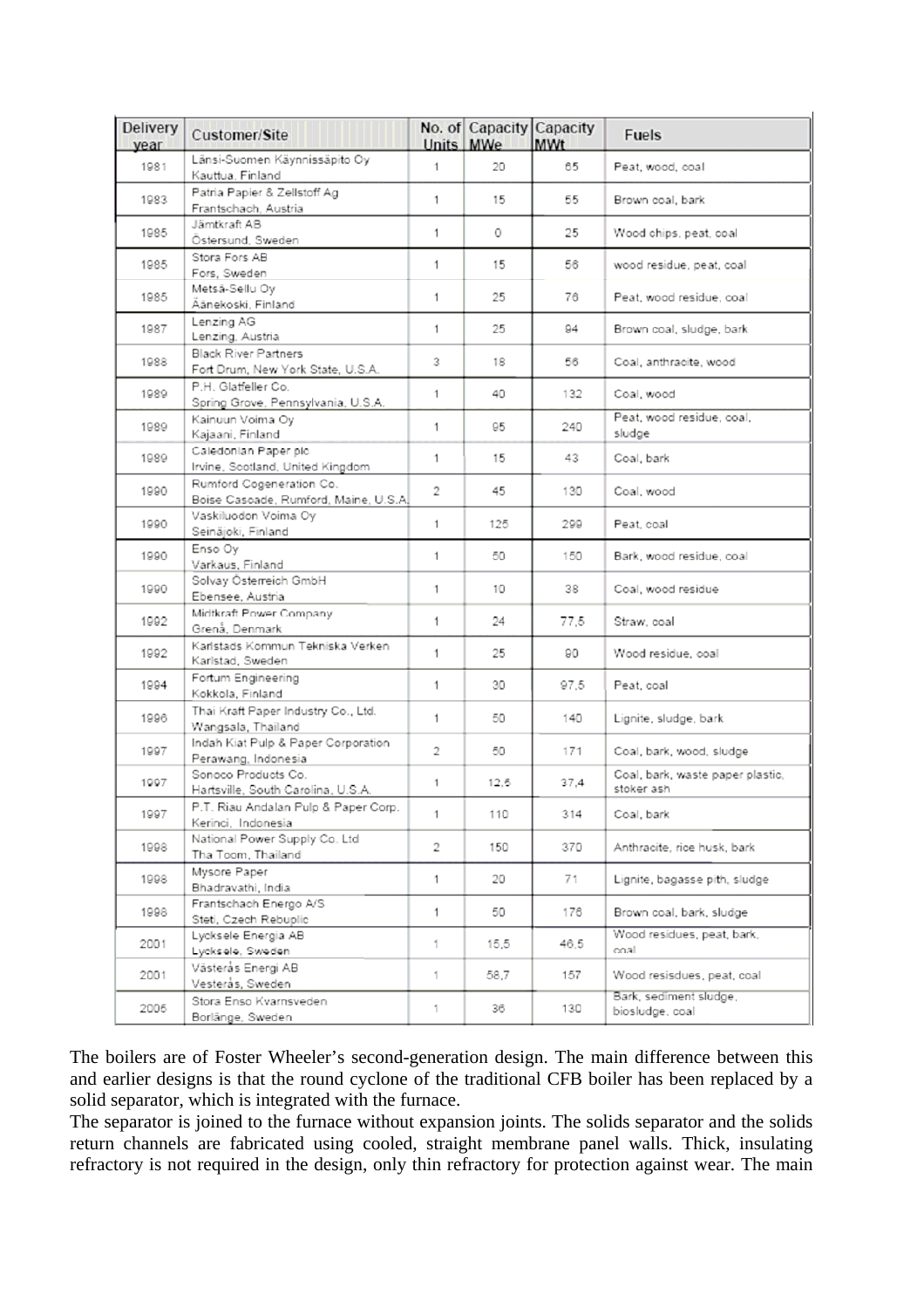benefits of the design are its compact size, a cooled structure that recovers heat, and a low maintenance requirement, which allow flexible, reliable, and economical operation.

A by-product from the nearby Advance Agro pulp and paper mill, eucalyptus bark and an agricultural residue, rice husk, have been cofired with anthracite. The bark has a fairly high chlorine content.



*Figure 3: NPS Power Plant, Tha Toom (Thailand)*

To reduce the risk of superheater corrosion, the amount of biomass has been limited to 10-15% of heat input. Bark is mixed with rice husks to give a dryer biomass with a higher heating value.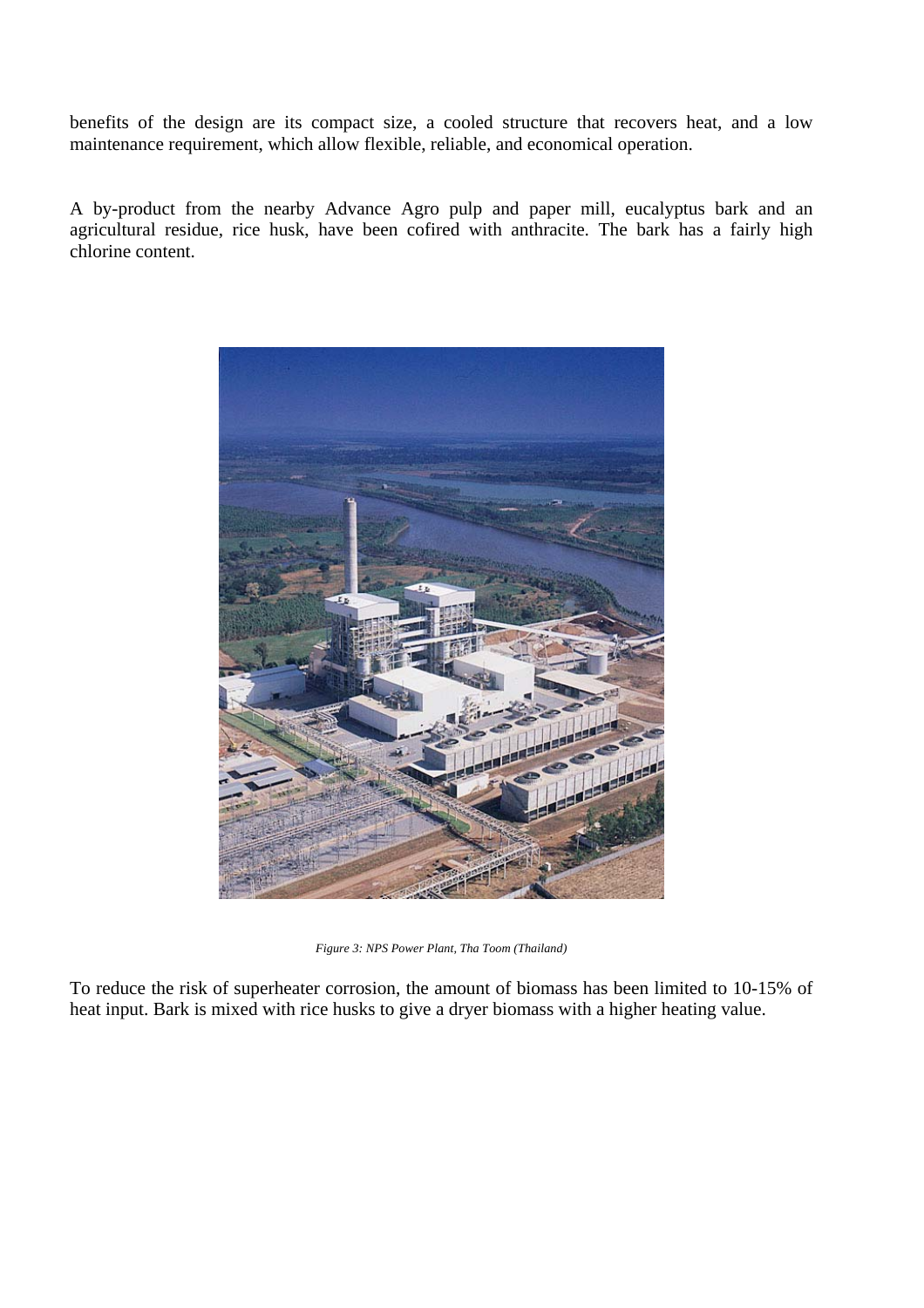#### CER ROILER 2 x 370 MWth, 134/122 kg/s, 161/35 bar, 542/542 °C



*Figure 4: The cross section of the Compact CFB Boielrs. Foster Wheeler delivered two units with capacityof 370MWth each.*

Despite the considerable and uneven variations in the moisture of the mixture, the high heat capacity of the circulation solids in the CFB furnace and the stability of coal firing, together with the advanced control system, allow these variations to be handled without impairing operations.

The fuel handling system consists of two parallel coal lines in the coal yard, with coal pile reclaimers and a screening and crushing station. Coal is transported via long belt conveyors to the boilers, where there are two silos and two feeding lines for both boilers. Biomass equipment consists of an unloading hopper in the biomass yard and belt conveyors, which transport biomass into two separate silos at the boiler.

Biomass is mixed with coal in a mixing screw and fed into the furnace via a chain conveyor, robbing screws, rotary feeders, and forced screws. A four-field electrostatic precipitator, installed before the stack, is used for fly ash removal; ash is transported by truck to an ash yard. The 120 meter-high concrete stack has two flues, one for each unit.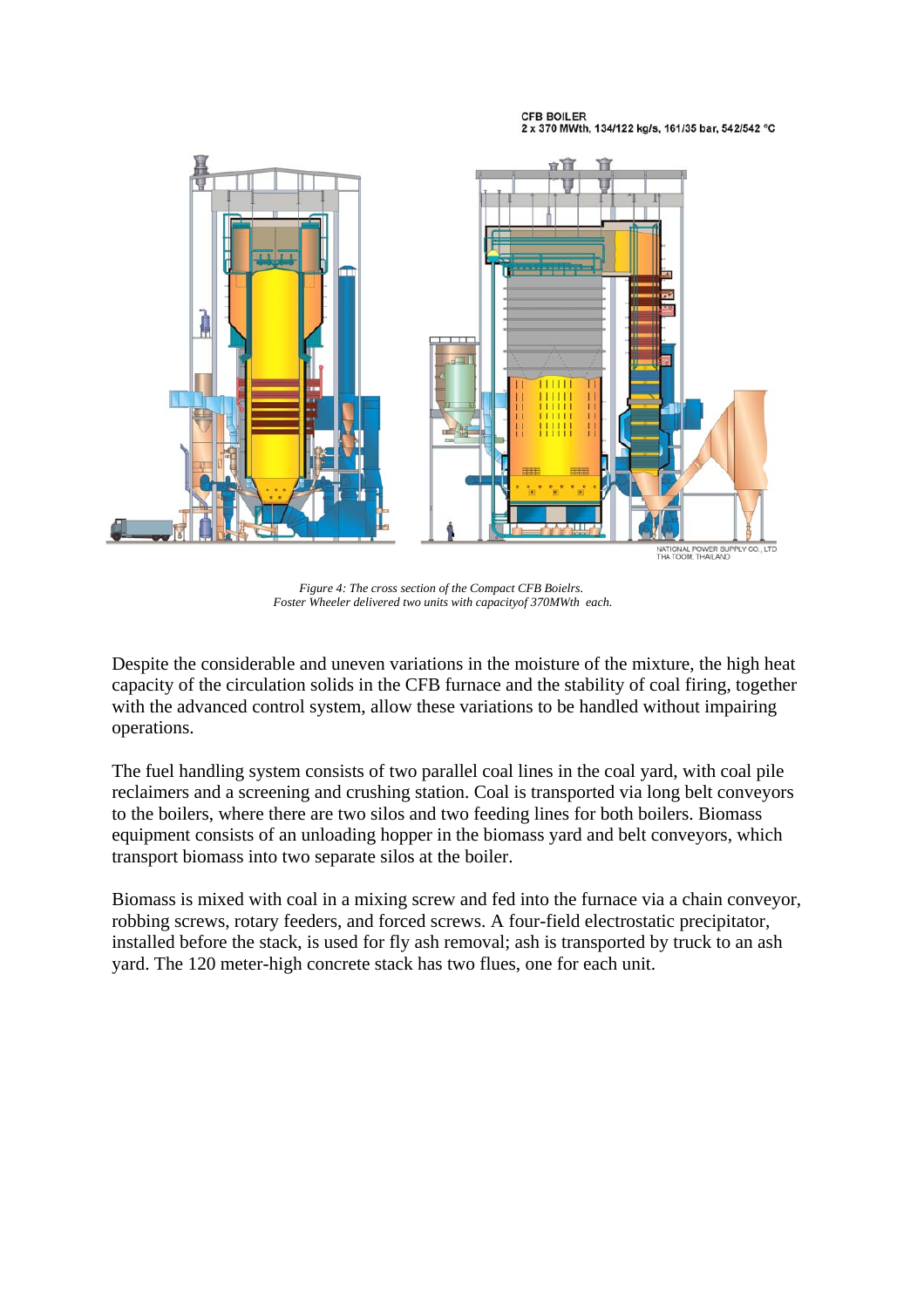|                          |       | Hongai $# 8$<br><b>Anthracite</b> | <b>Australian</b><br>Jellinbah-<br>anthracite | <b>Chinese</b><br>Hebi-<br>anthracite | <b>Eucalyptus</b><br><b>bark</b> | <b>Rice</b><br>husk |
|--------------------------|-------|-----------------------------------|-----------------------------------------------|---------------------------------------|----------------------------------|---------------------|
| <b>Total moisture</b>    | $\%$  | 9                                 | 10                                            | 9                                     | 58                               | 13                  |
| Ash (as rec.)            | $\%$  | 12                                | 12                                            | 14                                    | 2.5                              | 14.8                |
| <b>Volatile (dry)</b>    | $\%$  | 4.8                               | 13                                            | 13                                    |                                  |                     |
|                          |       |                                   |                                               |                                       |                                  |                     |
| LHV (as rec.)            | MJ/kg | 27.8                              | 26.0                                          | 26.0                                  | 5.0                              | 12.7                |
|                          |       |                                   |                                               |                                       |                                  |                     |
| <b>Ultimate</b><br>(MAF) |       |                                   |                                               |                                       |                                  |                     |
| $\mathbf C$              | $\%$  | 92.5                              | 88.2                                          | 88.1                                  | 48.8                             | 46.2                |
| $\mathbf H$              | $\%$  | 3.4                               | 3.8                                           | 4.6                                   | 5.8                              | 6.9                 |
| $\mathbf 0$              | $\%$  | 2.1                               | 5.3                                           | 5.5                                   | 44.9                             | 44.8                |
| ${\bf N}$                | $\%$  | 1.4                               | 1.9                                           | 1.5                                   | 0.4                              | 0.8                 |
| $\overline{\mathbf{S}}$  | %     | 0.6                               | 0.8                                           | 0.3                                   | 0.02                             | 1.3                 |

*Table 2: Analysis of the fuels used at NPS*

Since the boilers were designed to fire two very different fuels, anthracite and biomass, some challenges had to be overcome during the commissioning period. The boilers were started on pure anthracite to simplify basic tuning of the control loops. After smooth operation with anthracite had been achieved, tuning for biomass cofiring followed.

The performance values of the boilers are presented below. Due to the high moisture in the biomass, the boiler load is limited to 80% MCR load when burning the maximum permitted proportion (50% by energy) of biomass. This limitation is linked to the capacity of the ID fan and gas velocities in the boiler. The high moisture content of the biomass feed also has an effect on overall efficiency, due to higher stack loss. However, the availability of low-cost biomass has made the co-combustion of biomass economically viable.

Cofiring biomass has also reduced boiler emissions, particularly in the area of  $SO_2$  emissions, thanks to the low sulfur content of the biomass used. Achieving the permit level for  $SO_2$  does not require limestone addition when using low-sulfur coals.

High availability has been achieved since the start-up of the boilers. Operation has been trouble-free and there has been only a marginal increase in maintenance costs resulting from biomass feeding and handling equipment. The co-combustion of biomass has had a positive impact on plant economy and the environment. As biomass is a local fuel source, it has also created employment opportunities in the surrounding area and thus enhanced the local economy.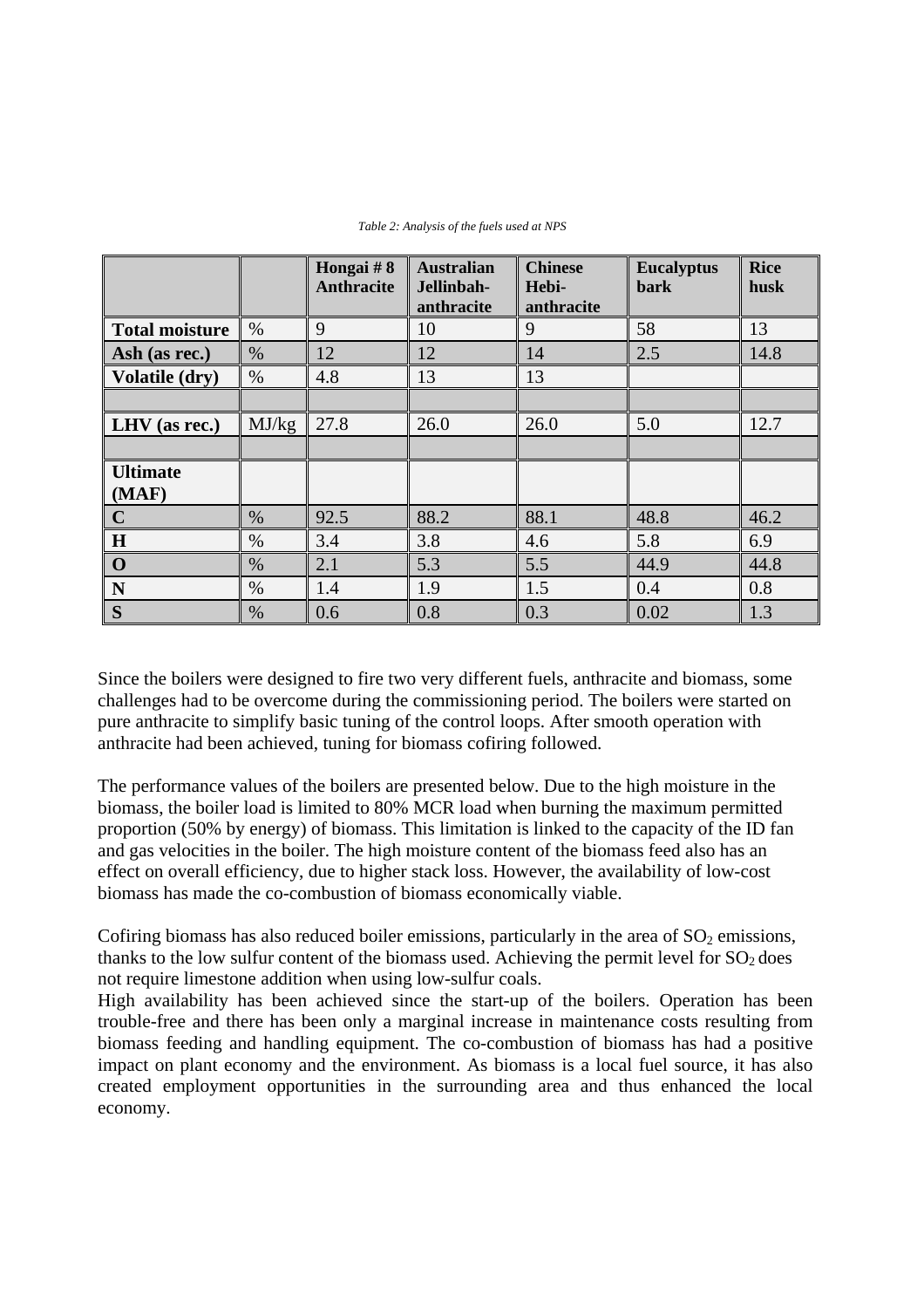|                          |                 | <b>Design</b>            | Hongai         | $50\%$ Hongai +<br>50% biomass by energy |
|--------------------------|-----------------|--------------------------|----------------|------------------------------------------|
| <b>Boiler load</b>       | % MCR           | 100                      | 100            | 80                                       |
| <b>Main steam flow</b>   | kg/s            | 134                      | 134            | 107                                      |
| <b>Temperature</b>       | $\rm ^{\circ}C$ | 540                      | 540            | 540                                      |
| <b>Pressure</b>          | bar, g          | 161                      | 156            | 156                                      |
|                          |                 |                          |                |                                          |
| <b>Fuel</b>              |                 | Hongai #8                |                | Hongai $# 8 + \text{biomass}$<br>mixture |
|                          |                 |                          |                |                                          |
| <b>Moisture</b>          | % a.r.          | 8                        | 7.2            | 47.5                                     |
| Ash                      | % a.r.          | 12                       | 11.5           | 5.0                                      |
| <b>Volatiles</b>         | % DAF           | 8                        | 5.4            | 53                                       |
| <b>Sulfur</b>            | % dry           | 0.7                      | 0.52           | 0.1                                      |
| LHV as received (a.r.)   | MJ/kg           | 27.79                    | 28.3           | 9.3                                      |
|                          |                 |                          |                |                                          |
| <b>Fuel flow</b>         | kg/s            | 14.41                    | 13.75          | $6.1 + 29.8$                             |
| <b>Limestone</b>         | kg/s            | $\overline{\phantom{0}}$ | $\overline{a}$ | $\blacksquare$                           |
|                          |                 |                          |                |                                          |
| <b>UBC</b> loss of HHV   | $\%$            | 2.5                      | 2.5            | 1.7                                      |
| <b>UBC</b> in ash        | $\%$            | 14.4                     | 12.3           | 9.6                                      |
| <b>Boiler efficiency</b> | $\%$            | 91.7                     | 92.0           | 90.3                                     |
|                          |                 |                          |                |                                          |
| <b>Emissions</b>         |                 |                          |                |                                          |
|                          |                 |                          |                |                                          |
| Flue gas $O2$ in         | $% -wet$        | 3.32                     | 2.87           | 2.5                                      |
| backpass                 |                 |                          |                |                                          |
|                          |                 |                          |                |                                          |
| $SO_2$ (6 % $O_2$ dry)   | ppm-dry         | 397                      | 339            | 25                                       |
| NO <sub>x</sub>          | ppm-dry         | 180                      | 34             | 30                                       |
| CO                       | ppm-dry         | 200                      | 118            | 110                                      |

#### *Table 3: Operational parameters of NPS boilers*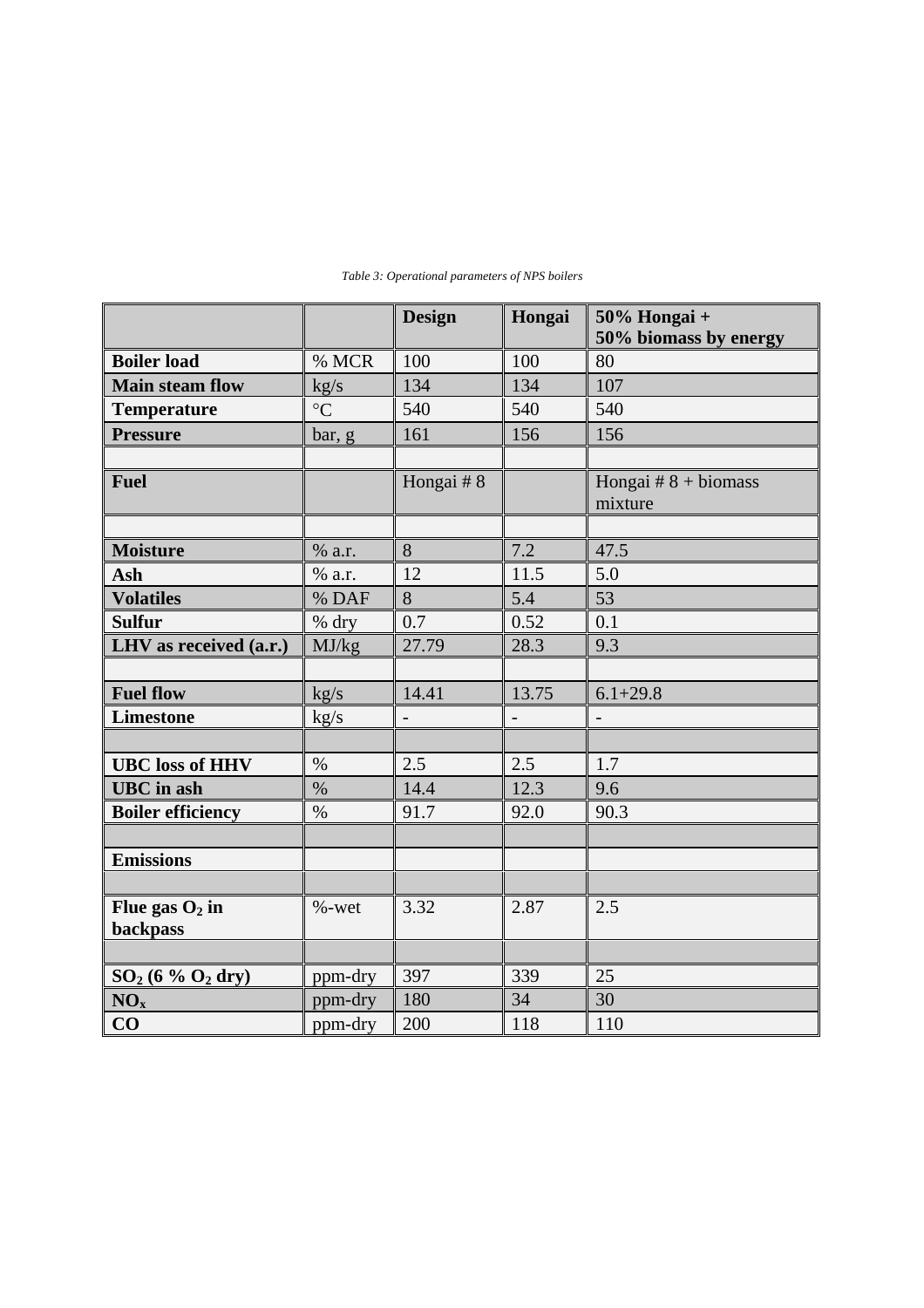### **4. Petroleum coke**

When various refining processes produce significant quantities of by-products like petroleum coke (petcoke) that is offered in the market it has become interesting opportunity for power producers. When various refining processes produce significant quantities of byproducts like petroleum coke (petcoke) that is offered in the market it has become interesting opportunity for power producers.



*Figure 5: Petroleum coke is not any more just refinery by-product it has become reliable and economic fuel for many power producers(photo www. fwc.com)*

As crude oil is refined, lighter fractions, or products, such as gasoline and jet fuel are driven off, leaving a residual oil of relatively little value. In refineries with cokers, this residual oil is processed further to yield additional amounts of light products, along with petroleum coke. Because parameters of petcoke depend from the source of the crude oil that ultimately provides the feedstock for the coking process. A CFB steam generator firing petroleum coke must be able to accommodate wide variations in these characteristics with no deterioration of efficiency or environmental performance.

Petroleum coke (both fluid and delayed) is a fuel that has long been considered an ideal partner to the circulating fluidized bed combustion technology.

Some of the main advantages are:

*.*

- High combustion efficiency.
- Excellent combustion stability over a wide boiler load range.
- High sulfur content provides enough bed material through addition of limestone for sulfur capture.
- Very low emissions possible.
- Relative insensitivity to low-melting temperature vanadium compounds.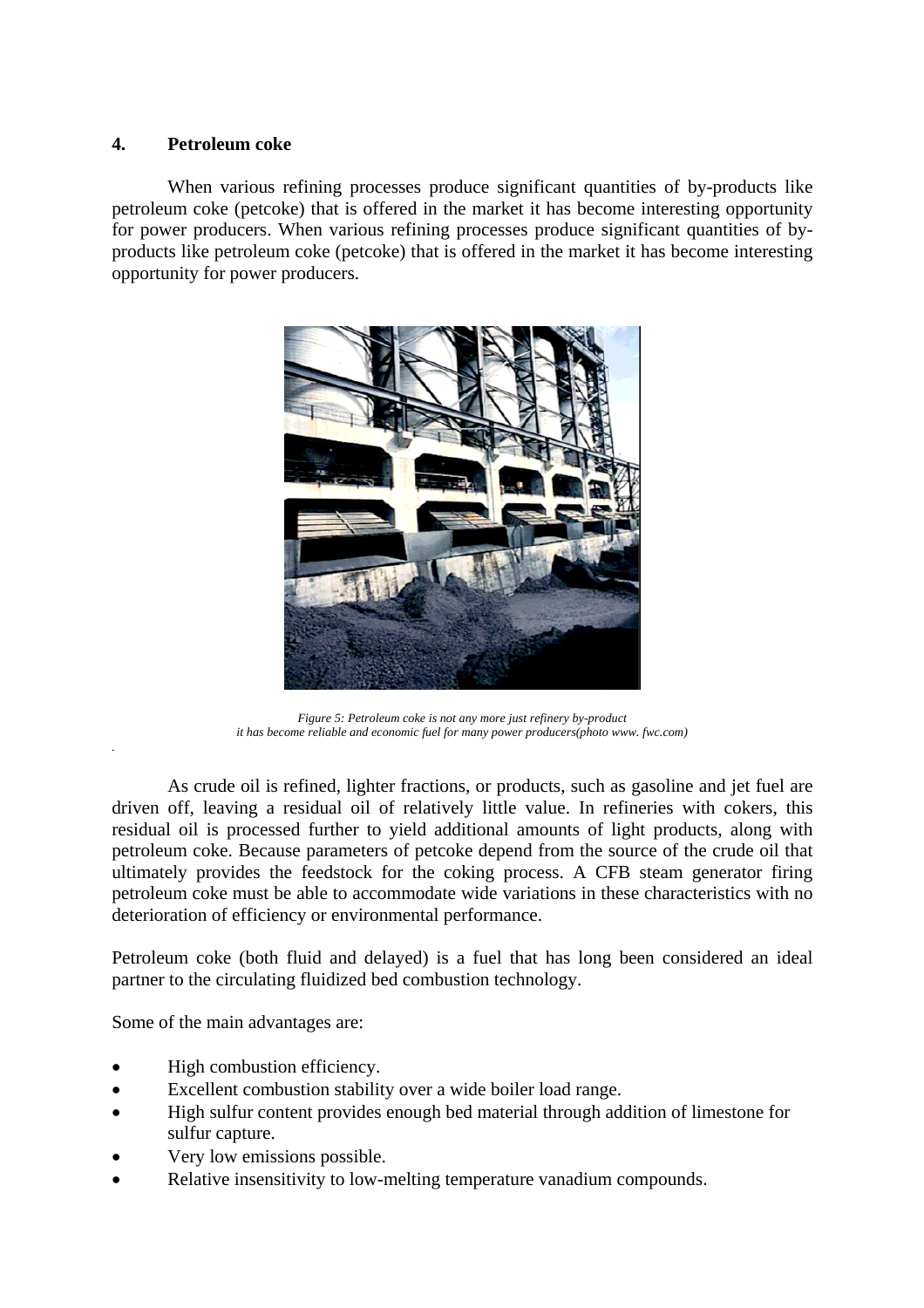There are benefits related to CFB combustion that have to be considered when petcoke is planned to be the main or additional fuel for the plant. The fuel introduced in a CFB steam generator is burned as it mixes with other material, such as limestone sorbent and ash, in an upward flow of gas. The highly turbulent and effective mixing of with air results with uniform temperature throughout the furnace and the long residence time of fluidized material in the furnace contribute to high combustion efficiency. Efficiency is enhanced by typical for CFB boilers solid separators that are returning a very high percentage of ash and unburned carbon back to the furnace.

The CFB process currently utilized by Foster Wheeler for petcoke firing is characterized by the presence of a pronounced bed in the first few feet of the furnace and a relatively lean solids freeboard above this region. Foster Wheeler's process is also unique in that the distinctive bed-fluidizing regime is characterized by relatively coarse sorbent-particle distribution and comparatively low primary-furnace-zone gas velocity. This provides optimum conditions for minimizing emissions and maximizing carbon burn-up. In general, Foster Wheeler's CFB design philosophy offers:

- Higher solids residence time due to the deep, pronounced bed in the lower furnace
- Lower solids loading through the heat-recovery area as a result of the coarser bed and a high-efficiency cyclone
- Low erosion potential in the furnace and cyclone entrance because of leaner freeboard operation
- Good and predictable thermal performance
- Simplified controls.

These features add up to predictable operation over a broad range of conditions; efficient fuel burn-out and limestone utilization; low sulfur-oxide (SOx), nitrogen-oxide (NOx), and carbon-monoxide (CO) emissions; and simpler, low-cost construction.

These design and operating features underlie the superiority of CFB technology for firing a fuel with the characteristics of petcoke that were mentioned earlier. The low volatile content of petcoke is accommodated by the substantial inventory of hot solids within the furnace of a Foster Wheeler CFB unit. These hot solids provide a constant source of ignition energy and allow the steam generator to operate over a wide range of loads without concern. Fuel burnout has been shown to be very high with very low CO levels under all operating conditions.

A number of problems related to the nature of petroleum coke can occur if appropriate design parameters are not used for the cyclone, loop-seal, and heat-recovery area in CFB units that will operate with this fuel. For example, tests have shown that the loop-seal system between the cyclone and furnace is particularly susceptible to pluggage, which is a hard build-up of circulating ash mainly in the horizontal run of the loop-seal. Similar deposits can also occur on the cyclone walls. These deposits are predominantly CaSO4, CaCO3, and CaO, along with small amounts of char, vanadium, nickel, and iron. They have been found to result from a combination of insufficient loop-seal fluidization and chemical-reaction sintering in certain areas of the loop-seal system. However, appropriate design can virtually eliminate pluggage and associated maintenance costs. Testing has also shown that limestone sizing and composition are also important factors in the formation of such deposits. New tests developed by Foster Wheeler can help to select the limestone best suited for a CFB facility that will be firing petcoke.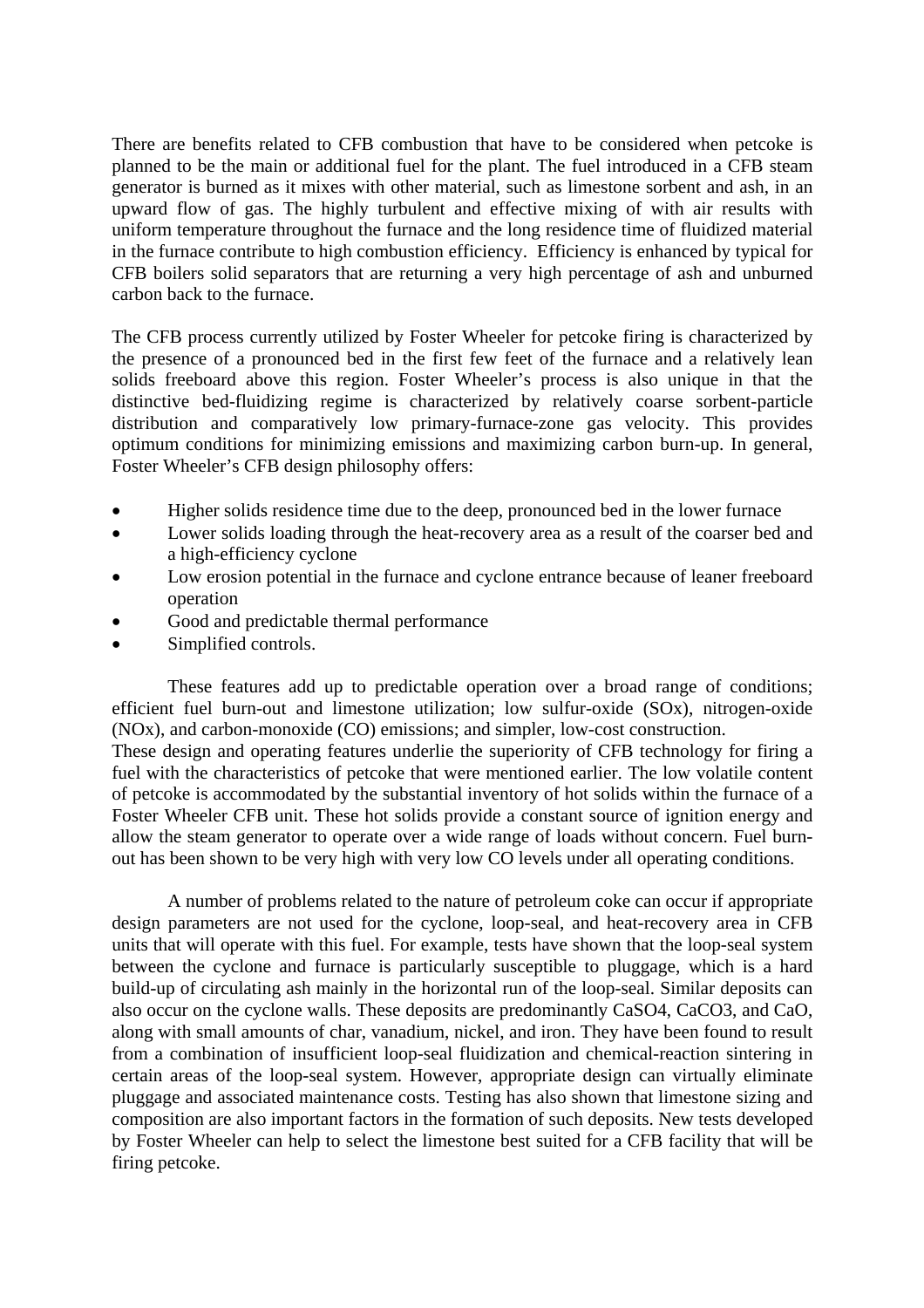Careful boiler design and limestone selection can thus prevent problems that may be caused by firing coke, as demonstrated by the performance achieved at many commercial CFB facilities provided by Foster Wheeler.



*Figure 6: The 300 MWe class CFB boiler designed to fire 100% bituminous coal and 100% high sulfur petroleum coke (cross-section and 3D model)*

Emissions achieved in JEA show good environmental performance of the boiler. To optimize overall plant performance, the JEA project incorporates a polishing SO2 scrubber. The CFB boiler provides over 90% SO2 capture via limestone injection, with the remaining capture from a semi-dry polishing scrubber via injection of lime. Overall SO2 capture is over 98%.

Although CFB boilers can achieve 98% SO2 removal, limestone utilization is reduced as removal efficiencies exceed 90-95%. The polishing scrubber allows reducing the overall sorbent use, such that the savings in operating cost (sorbent, ash disposal) could offset the capital and operating costs of the polishing scrubber.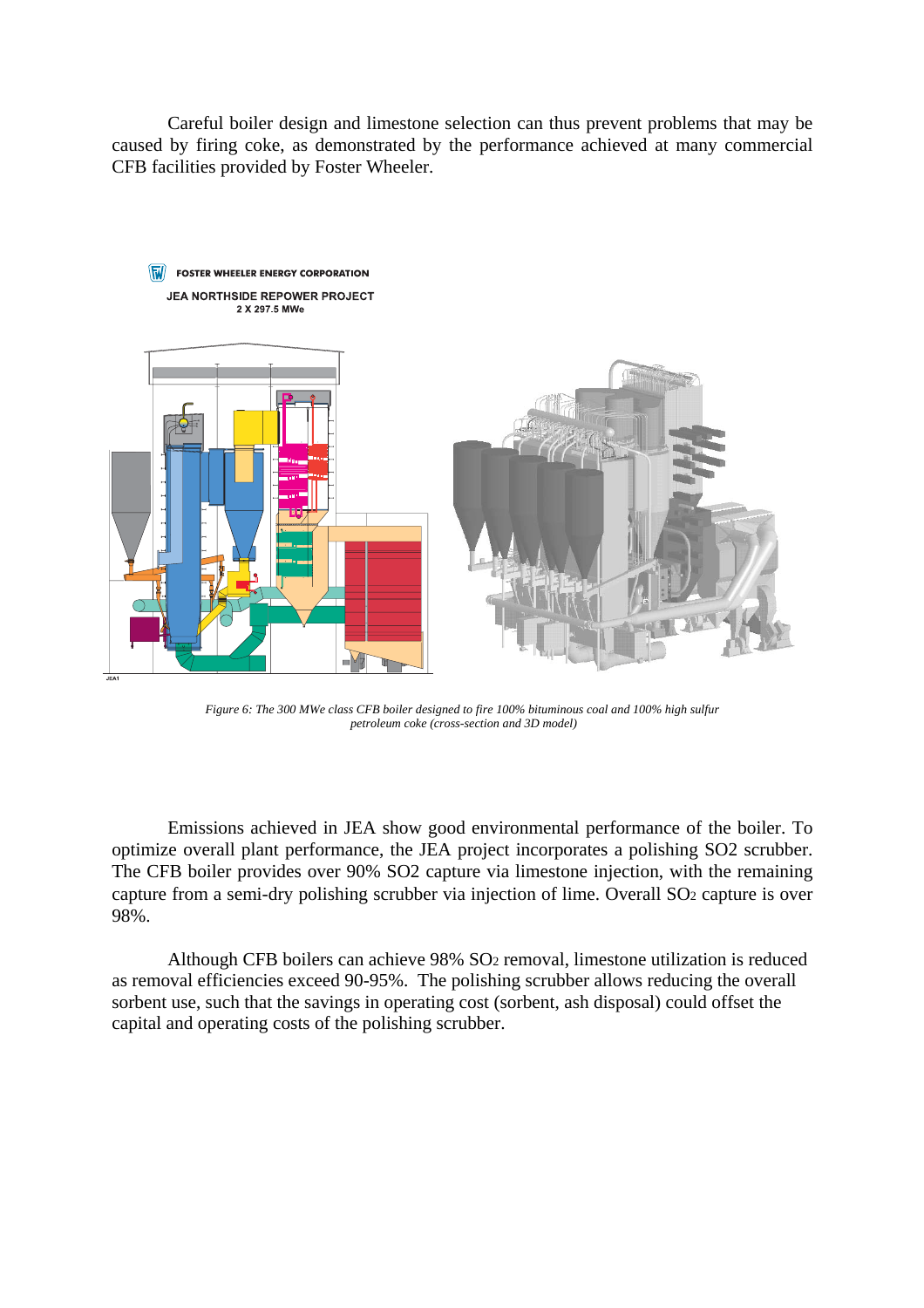| Table 4: Design fuels of JEA Project |  |  |  |  |
|--------------------------------------|--|--|--|--|
|--------------------------------------|--|--|--|--|

|                                               | Flow, SH/RH, $lb/hr$ (ton/hr) |      |               | 1,993,591/1,773,263 |      | (906/806)  |  |
|-----------------------------------------------|-------------------------------|------|---------------|---------------------|------|------------|--|
|                                               | Pressure, SH/RH, psi (bar))   |      |               | 2500/547.7          |      | (172/37.7) |  |
| Temperature, SH/RH $\degree$ F ( $\degree$ C) |                               |      | 1000/1000     | (538/538)           |      |            |  |
| <b>Fuel Analysis:</b>                         |                               | Coal |               |                     | Coke |            |  |
|                                               | Min.                          | Max. | <b>Design</b> | Min.                | Max. | Design     |  |
| C. %wt                                        | 59.0                          | 72.0 | 68.6          | 78.0                | 89.0 | 79.0       |  |
| Н                                             | 3.9                           | 5.3  | 4.6           | 3.2                 | 5.8  | 3.6        |  |
| Ο                                             | 3.0                           | 9.8  | 4.11          | 0.1                 | 1.8  | 0.3        |  |
| N                                             | 0.8                           | 1.6  | 1.3           | 0.4                 | 2.0  | 1.0        |  |
| S                                             | 0.5                           | 4.5  | 3.3           | 3.0                 | 8.0  | 6.7        |  |
| Ash                                           | 7.0                           | 15.0 | 12.8          | na                  | 3.0  | 0.4        |  |
| $H_2O$                                        | na                            | 13.0 | 5.2           | na                  | 15.0 | 9.0        |  |
| Volatiles                                     | 30.0                          | 36.0 | 35.6          | 7.0                 | 14.0 | 9.0        |  |
| HHV, btu/lb.                                  | 11.600                        | na   | 12,690        | 13.000              | na   | 14,000     |  |
| (Kcal/kg)                                     | (6, 445)                      |      | (7,050)       | (7,220)             |      | (7, 780)   |  |

Although CFB boilers can achieve 98% SO2 removal, limestone utilization is reduced as removal efficiencies exceed 90-95%. The polishing scrubber allows reducing the overall sorbent use, such that the savings in operating cost (sorbent, ash disposal) could offset the capital and operating costs of the polishing scrubber. However, another consideration in the decision to add the scrubber was the enhanced environmental performance regarding trace elements provided by the scrubber. While this benefit cannot be quantified, JEA decided the added capital cost was justified.

| <b>Fuel</b>             | 50/50 Coke/Coal | 80/20 Coke/Coal |
|-------------------------|-----------------|-----------------|
| Load % MCR              | 95.3            | 96              |
| Fuel HHV, kcal/kg       | 7461            | 7825            |
| Fuel S %wt              | 5.34            | 3.70            |
| <b>Emissions</b>        |                 |                 |
| SO2 (Stack), mg/nm3     | 135             | 84              |
| SO2 Removal (overall) % | 98.8            | 98.9            |
| SO2 (Boiler), mg/nm3    | 294             | 167             |
| SO2 Removal (Boiler) %  | 97.4            | 97.8            |
| $NOx$ , mg/nm $3$       | 102             | 18              |
| $CO$ , mg/nm3           | 22              | 18              |
| Dust, mg/nm3            | 5.9             | 3.5             |
| Fluoride, kg/hr         | 0.119           | 0.2             |
| VOC, kg/hr              | < 0.05          | < 6.4           |

*Table 5: JEA – the achieved emissions.*

Foster Wheeler has the most experience firing petroleum coke in CFB boilers either alone or in combination with coal. Foster Wheeler CFB boilers are in service as depicted below. This is important to note that petcoke has been used in together with variety of coals staring from anthracites up to higher volatile bituminous coals.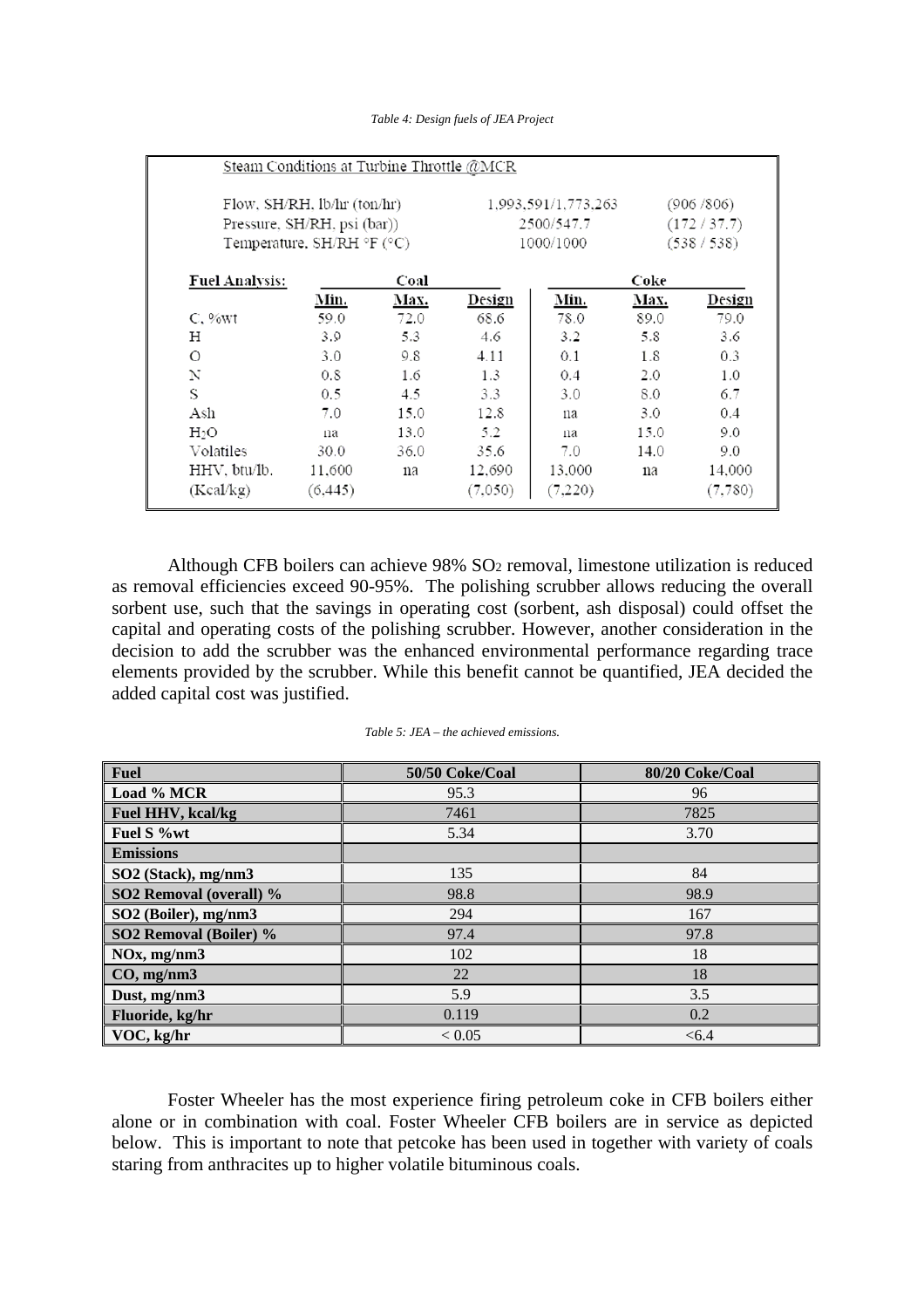# CFB experience in petroleum coke firing

| Del. year | Customer                                            | MWe            | <b>MWth</b>    | Fuels                                                           | 1/2 |
|-----------|-----------------------------------------------------|----------------|----------------|-----------------------------------------------------------------|-----|
| 1984      | OCI, Inchon, Republic of Korea                      | 25             | 97             | Petroleum coke, coal                                            |     |
| 1985      | California Portland, California, USA                | 20             | 59             | Coal, petroleum coke                                            |     |
| 1988      | FT. Howard Paper Co., Rincon, Georgia, USA          | 32             | 98             | Petroleum coke, bituminous coal                                 |     |
| 1988      | Hyundai Oil Co., Seosan, Republic of Korea          | 25             | 94             | Petroleum coke, oil                                             |     |
| 1988      | Sunkyong Fibres, Suwon, Republic of Korea           | 25             | 105            | Petroleum coke, bituminous coal, oil                            |     |
| 1988      | Omi-Kenshi, Hyogo, Japan                            | 4              | 28             | Semi anthracite coal, bituminous coal, petroleum coke, oil      |     |
| 1988      | YFU, Taipei, Taiwan, R.O.C.                         | 30             | 103            | Biturninous coal, petroleum coke                                |     |
| 1988      | Stockton Cogeneration Facolity, California, USA     | 50             | 165            | Coal, petroleum coke                                            |     |
| 1988      | Black River Partners, Fort Drum, New York, USA      | $3 \times 17$  | $3 \times 56$  | Coal, anthracite, petroleum coke                                |     |
| 1989      | Sunkyong Fibre, Ulsan, Republic of Korea            | 45             | 160            | Bituminous coal, oil, petroleum coke                            |     |
| 1989      | Mt. Poso Cogen., Co., Bakersfield, California, USA. | 50             | 164            | Bituminous coal, petroleum coke                                 |     |
| 1990      | Rumford Cogen., Co., Maine, USA                     | $2 \times 40$  | $2 \times 130$ | Coal, oil, petroleum coke                                       |     |
| 1990      | University of Northern Iowa, Iowa, USA              | 15             | 36             | Bituminous gob, petroleum coke                                  |     |
| 1991      | City of Manitowoc, Wisconsin, USA                   | 20             | 77             | Petroleum coke, bituminous coal, tire derived fuel              |     |
| 1991      | UDG-Niagara Inc., Niagara Falls, New York, USA      | 50             | 149            | Bituminous coal, petroleum coke, shredded tires                 |     |
| 1992      | NISCO, Lousiana, USA                                | $2 \times 120$ | $2 \times 285$ | Petroleum coke                                                  |     |
| 1995      | Steel Authority, Orissa, India                      | 15             | 45             | Coal, petroleum coke                                            |     |
| 1995      | Fort Howard Paper Co., Savanna Mill, Georgia, USA   | 32             | 98             | Petroleum coke                                                  |     |
| 1995      | Northampton Energy Project, Pennsylvania, USA       | 100            | 276            | Anthracite culm, petroleum coke                                 |     |
| 1996      | Taiheiyo Cernent, Oita, Japan                       | 29             | 69             | Bituminous coal, semi anthracite coal, petroleum coke, RDF, TDF |     |
| 1998      | Petropower Talcomuaro, Chile                        | 67             | 180            | Petroleum coke                                                  |     |
| 1998      | Rain Calsining, Msag, India                         | 25             | 82             | Petroleum coke                                                  |     |
| 1999      | Zhenhai Sinopec, Ningbo, P.R.C.                     | $2 \times 50$  | $2 \times 160$ | Petroleum coke                                                  |     |

# **FOSTER WWHEELER**

# CFB experience in petroleum coke firing

| Del . year | Customer                                          | MWe            | MWth           | Fuels                                      | 2/2 |
|------------|---------------------------------------------------|----------------|----------------|--------------------------------------------|-----|
| 2000       | Bay Shore Power Co., Ohio, USA                    | 180            | 460            | Petroleum coke                             |     |
| 2001       | Taiheiyo Cement Co., Ltd., Niigata, Japan         | 149            | 341            | Bituminous coal, petroleum coke, RDF       |     |
| 2001       | JEA Florida, USA                                  | $2 \times 300$ | $2 \times 689$ | Petroleum coke, bituminous coal            |     |
| 2001       | Sinoped Jingling, Jingling, P.R.C.                | $2 \times 50$  | $2 \times 156$ | Coal, petroleum coke                       |     |
| 2002       | Sinoped Shanghai, Jinshan, P.R.C.                 | $2 \times 75$  | $2 \times 218$ | Petroleum coke, bituminous coal            |     |
| 2004       | Zhenhai Refinery, Ningbo, P.R.C.                  | $2 \times 100$ | $2 \times 293$ | Bituminous coal, petroleum coke            |     |
| 2005       | Taiheiyo Cernent Tosa, Kochi Plant, Japan         | 150            | 341            | Semi anthracite coal, petroleum coke       |     |
| 2005       | Sumito Osaka Cement Co., Ltd., Kochi Plant, Japan | 62             | 152            | Semi anthracite coal, petroleum coke       |     |
| 2006       | Com-Products International Inc., Illinois, USA    | 130            | 376            | Bituminous coal, petroleum coke            |     |
| 2006       | Yanshan Petrochemical Corp., Beijing, P.R.C.      | $2 \times 75$  | $2 \times 218$ | Petroleum coke, bituminous coal            |     |
| 2007       | Maoming Petrochemical Corp. Maoming, P.R.C.       | $2 \times 100$ | $2 \times 293$ | Bituminous coal, petroleum coke, oil shale |     |
|            |                                                   |                |                |                                            |     |
|            |                                                   |                |                |                                            |     |

**FOSTER WWHEELER**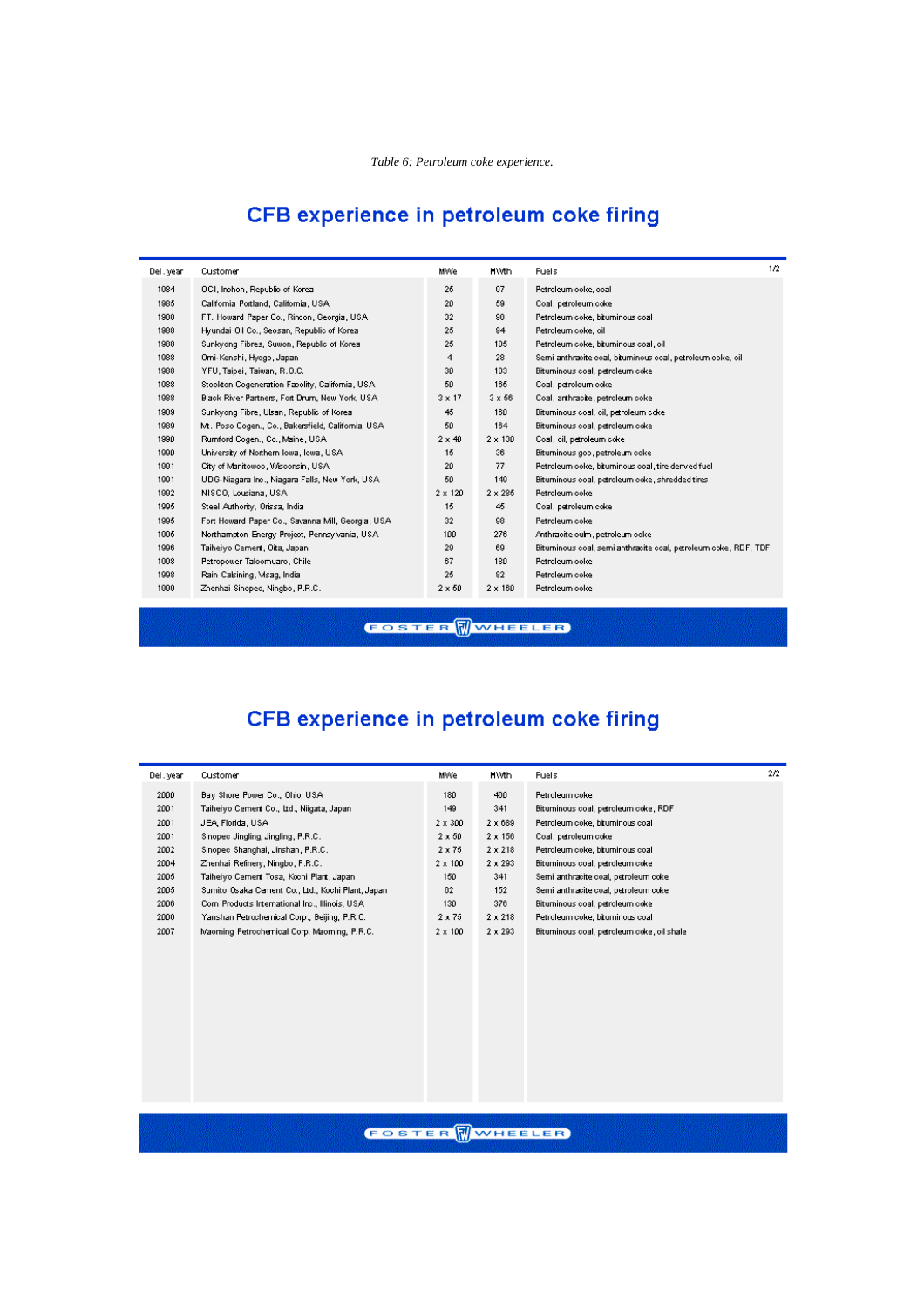### **5. Coal Slurry in CFB**

When one comes to the terms of fuel flexibility it is also important to look for the technical solutions that allow utilizing energy sources that have been considered for the long time as the wastes, low-grade residues like these produced during coal processing. The techniques in coal processing vary from coal mine to coal mine, however there is one common thing with these different methods: they are continuously creating enormous amount of coal wastes varying from fine and dry screening waste to huge sedimentation ponds of coal mud or slurry.



*Figure 7: Jaworzno CFB boiler designed to fire 100% Bituminous Coal and mixture of Bituminous Coal and Coal Slurry (cross-section and 3D model)*

When designing a CFB boiler for low-grade coals there are several items to be taken into account: velocities in the furnace and back pass must be selected so that potential erosion from the high ash load in the flue gases will be avoided, and the fuel handling equipment must be specially designed for handling coals with high moisture content. Even the steam cycle must be tailored for low-grade coal firing. Very often the low-grade coals and coal wastes have significantly high alkaline and chlorine content which can cause fouling and high temperature metal corrosion in final superheaters. To address these concerns, Foster Wheeler has successfully introduced the INTREX™ heat exchanger as the essential part of the boiler design.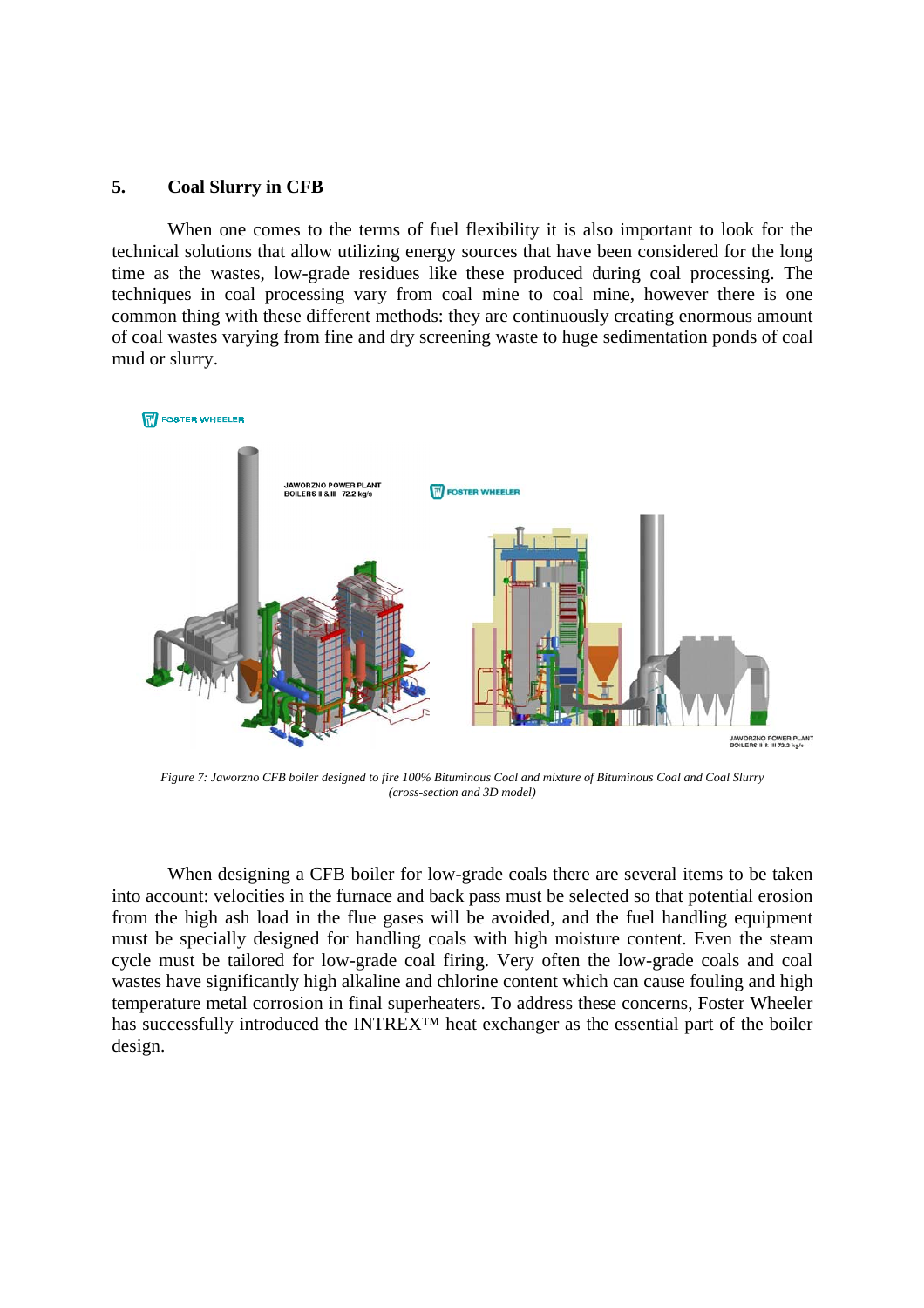

*Figure 8:Coal slurry requires specific handling equipment but its cost effective energy source when fired in CFB boilers*

### **Performance of Jaworzno Boilers**

Overall performance of the boilers including emissons was verified during the guarantee tests. Guarantee tests for 100% coal firing were carried out in February 2000 and for cocombustion of coal and coal slurry in November 2000. Tests were performed over the whole load range.

|                        |                   | 100 % Coal    | <b>Co-combustion of Coal and</b> |                |  |
|------------------------|-------------------|---------------|----------------------------------|----------------|--|
|                        |                   | Coal          | <b>Coal slurry</b><br>Coal       |                |  |
| Coal origin            | <b>Jan Kanty</b>  |               | <b>Ziemowit mine</b>             | Sobienski mine |  |
| <b>Heat value, LHV</b> | MJ/kg, as fired   | $19.1 - 20.4$ | $18.1 - 18.8$                    | $8.1 - 9.0$    |  |
| <b>Volatiles</b>       | %, dry ash free   | $41 - 42$     | $38 - 39$                        | $39 - 40$      |  |
| <b>Moisture</b>        | $21 - 25$<br>$\%$ |               | $14.6 - 15.3$                    | $35.1 - 38.4$  |  |
| Ash                    | %, as fired       | $11 - 12$     | $21.4 - 22.6$                    | $27.9 - 28.4$  |  |
| <b>Sulphur</b>         | %, as fired       | $1.0 - 1.6$   | $1.1 - 1.2$                      | $0.5 - 0.6$    |  |
| <b>Chlorine</b>        | %, in dry solids  | $0.01 - 0.05$ | 0.32                             | 0.01           |  |

*Table 6:Coal and coal slurry analysis during the performance tests.*

During 100% coal tests coal moisture content has been slightly higher and ash content lower than designed. During slurry tests coal was taken from the other mine and the analysis is as per design. Slurry moisture content had to kept slightly higher than design in order to ensure trouble free and reliable pumping of slurry.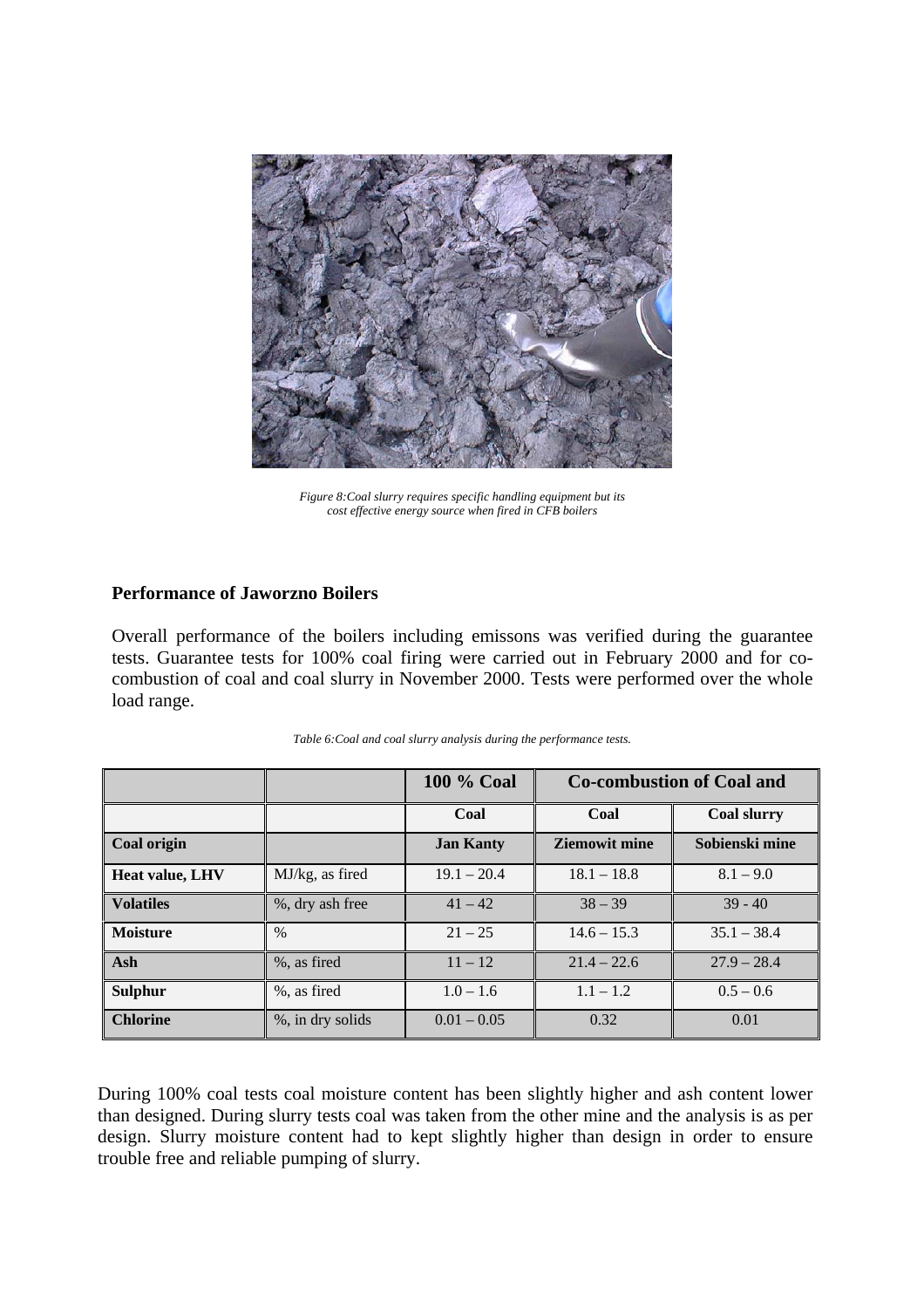|                                |       | <b>Guaranteed</b>  | <b>Achieved</b> |       |  |
|--------------------------------|-------|--------------------|-----------------|-------|--|
|                                |       |                    | K <sub>3</sub>  | K2    |  |
| Capacity                       | 72,2  | Kg/s               | 73,6            | 73,4  |  |
| <b>Steam temperature</b>       | 540   | $\rm ^{\circ}C$    | 540,5           | 540,1 |  |
| <b>Steam pressure</b>          | 13,7  | MPa                | 13,68           | 13,71 |  |
| <b>Boiler efficiency</b>       | 89,83 | $\%$               | 91,3            | 90,3  |  |
| Own consumption                | 5300  | kW                 | 5177            | 5082  |  |
| <b>Limestone consumption</b>   | 4,5   | t/h                | 2,66            | 2,4   |  |
| Slurry share in the fuel input | 50    | $\%$               | 45,4            | 50,6  |  |
| <b>Dust</b>                    | 50    | mg/Nm <sup>3</sup> | 7,36            | 6,46  |  |
| NO <sub>x</sub>                | 470   | mg/Nm <sup>3</sup> | 248             | 217   |  |
| SO <sub>2</sub>                | 560   | mg/Nm <sup>3</sup> | 557             | 558   |  |
| CO                             | 310   | mg/Nm <sup>3</sup> | 62              | 74    |  |

*Table 7:Performance test data of Jaworzno boilers.*

The problems that occurred during boiler operation were mainly caused by slurry feeding system caused by improper slurry quality(impurities like stones, metal objects and pieces of wood) have caused many blockages and some equipment damages in the piping at the receiving station and at the end of the feeding line i.e. in slurry lances. Later more attention has been paid for the quality of incoming slurry to avoid disturbances.

Selection of atomizing media. Originally, steam atomizing was used in the coal slurry lances for the even distribution of slurry into the furnace. Steam line from the low pressure header was quite long and that caused partly condensation of steam. Water drops in steam caused significant erosion in the lances and even in the refractory of the furnace near the inlets of the lances. Steam atomizing was replaced by pressurized air atomizing and the erosion problems have been reduced clearly.

Individual equipment problems hydraulic valves at the receiving station have been damaged and they have been replaced. One reason for these equipment problems can be stones and metal scrap coming with slurry although line is equipped with stone traps to remove biggest particles.

### **6. Conclusions**

The CFB combustion features make this technology an ideal partner for wide range of power producers starting from small and average units up to utility scale projects. The impact of fuel prices, availability and quality will be continuously forcing power business to look for fuel flexibility as one of the most important factors to be considered for retrofits and completely new projects. The aspects of plant economy and security of constant fuel delivery are improving feasibility studies for future projects.